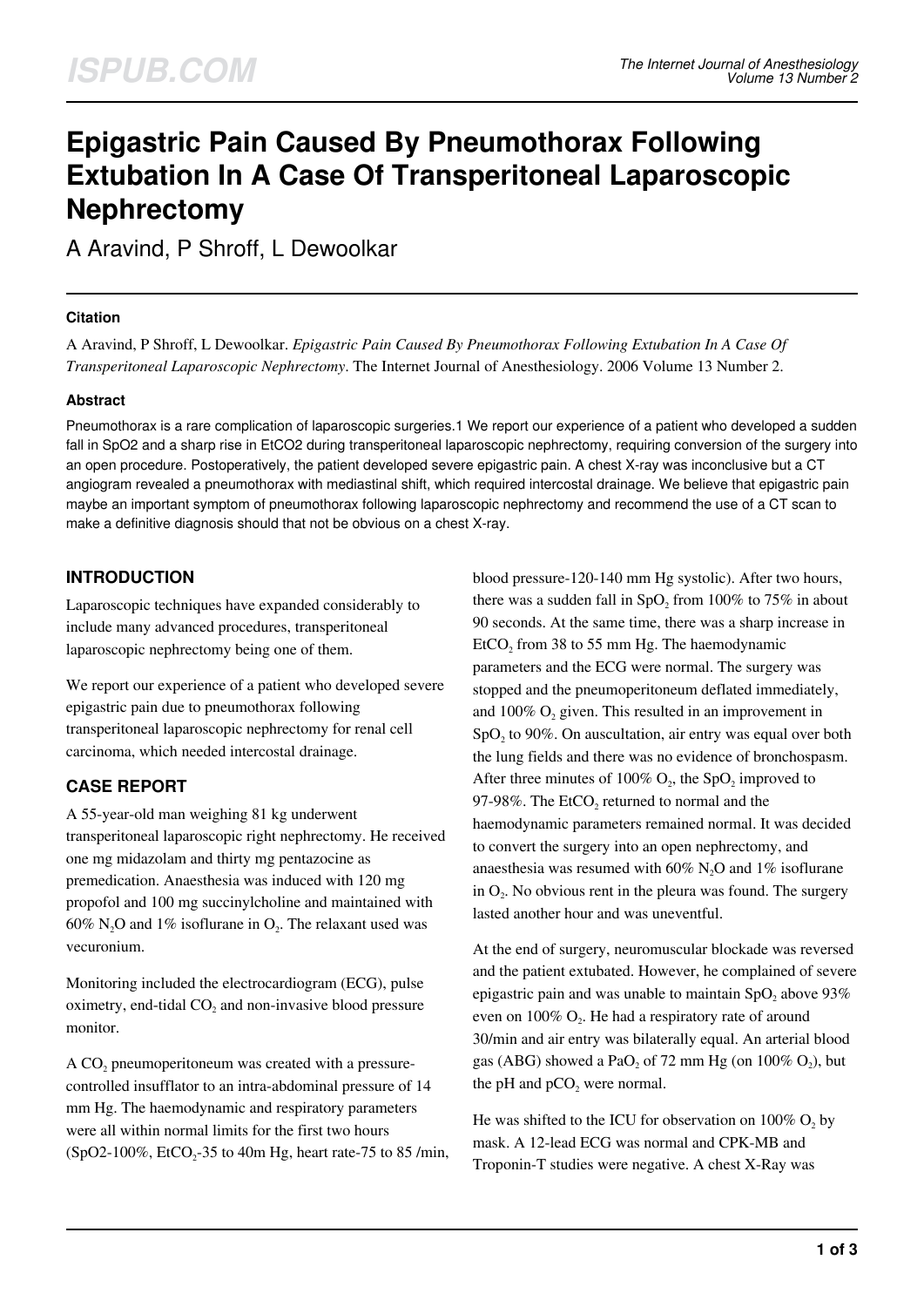uninformative. A CT pulmonary angiography and D-Dimer were done. It showed a right-sided pneumothorax with mediastinal shift. No evidence of embolism was noted on pulmonary angiography and the D-Dimer was also negative.

In view of these findings, an intercostal drain (ICD) was immediately inserted. The patient immediately felt more comfortable, his  $SpO<sub>2</sub>$  came up to 99% on 100%  $O<sub>2</sub>$  by mask. An ABG done after 30 minutes showed  $PaO<sub>2</sub>$  of 132 mm Hg. The ICD was kept in situ for 72 hours and removed when serial X-rays confirmed lung expansion. The patient made a full recovery and was discharged on the seventh day.

## **DISCUSSION**

Pneumothorax as a complication of surgical  $CO<sub>2</sub>$ pneumoperitoneum has been reported in gynaecologic laparoscopic procedures $_1$  and laparoscopic cholecystectomy<sub>2,3</sub>. Congenital diaphragmatic defects causing peritoneopleural communication is the most common explanation.

The development of pneumothorax following laparoscopic vagotomy<sub>4</sub> and laparoscopic fundoplication<sub>5</sub> has also been described. The explanation was that an iatrogenic peritoneopleural communication occurred in these cases.

In the present case, the sudden onset of signs points to an acute event causing peritoneopleural communication. We believe that dissection of renal structures close to the pleura during laparoscopic nephrectomy opened up tissue planes through which  $CO<sub>2</sub>$  entered the pleura.

A case of tension pneumothorax masked by subcutaneous emphysema after laparoscopic nephrectomy<sub>6</sub> has been described. In that case, post-operative X-rays suggested subcutaneous emphysema but CT revealed a tension pneumothorax. The authors concluded that there was a difficulty in making the diagnosis on X-ray because of the subcutaneous air routinely seen after any laparoscopic procedure. A study of 308 laparoscopic nephrectomies at the Mayo Clinic, concluded that routine chest X-ray was unnecessary after laparoscopic nephrectomies, because all cases of post-operative pneumothorax (4 in 308 cases) were diagnosed on clinical suspicion and were not an incidental X-ray finding.

In the reported cases, the most common signs of intraoperative pneumothorax have been a decrease in  $SpO<sub>2,3</sub>$ , and increase in airway pressures<sub>3,8</sub>, an increase in EtCO<sub>28</sub> and a

fall in blood pressure<sub>8</sub>. With the exception of the fall in blood pressure, all the other signs were also seen in our case.

It has been recommended that CO<sub>2</sub> pneumothorax should be managed conservatively since the gas is highly soluble in blood and the pneumothorax resolves rapidly<sub>4,9</sub>. However, our patient had a pneumothorax significant enough to cause mediastinal shift on CT, which explains his severe epigastric pain. A pneumothorax of that magnitude required intercostal drainage.

There is an increasing use of laparoscopic techniques in urosurgery. Anaesthesiologists managing such cases need to be able to detect and manage such incidents at the earliest. We believe that post-operative epigastric pain maybe an important symptom of pneumothorax following laparoscopic nephrectomy, and recommend the use of a CT scan to make a definitive diagnosis should that not be obvious on a chest X-ray.

# **CORRESPONDENCE TO**

Dr. Ajay Aravind, Plot No. 5, Forms Park, Nellikkunnu, Trichur -5. Kerala, India. Email: ajay\_aravind@yahoo.co.in Tel: 09819244906

#### **References**

1. Doctor NH, Hussain Z: Bilateral pneumothorax associated with Laparoscopy. Anaesthesia, 1973; 28: 75-81. 2. Whiston RJ Eggers KA et al: Tension pneumothorax during laparoscopic cholecystectomy. British Journal of Surgery, 1991; 78: 1325. 3. Robin Kaushik, Ashok K Attri: Spontaneous

pneumothorax: A rare complication of laparoscopic cholecystectomy. Indian Journal of Surgery, 2004; 66, Issue 5: 294.

4. PT Chui, T. Gin and SCS Chung: Subcutaneous emphysema, pneumomediastinum and pneumothorax complicating laparoscopic vagotomy. Anaesthesia, 1993; 48: 978-81.

5. Joris JL, Jean- Daniel Chiche et al: Pneumothorax during laparoscopic fundoplication: Diagnosis and treatment with Positive End- Expiratory Pressure. Anaesthesia-Analgesia, 1995; 81: 993-1000.

6. Stern JA, Nadler RB: Pneumothorax masked by subcutaneous emphysema after laparoscopic nephrectomy. J Endourol, 2004 Jun; 18(5): 457-8.

7. Simon SD, Castle EP et al: Routine postoperative X-ray following laparoscopic nephrectomy. JSLS, 2005 Apr-Jun;  $9(2): 205 - 7$ .

8. Woolner DF, Johnson DM: Bilateral pneumothorax and surgical emphysema associated with laparoscopic cholecystectomy. Anaesthesia Intensive Care, 1993; 21: 108-110.

9. Heddle RM, Platt AJ: Tension pneumothorax during laparoscopic cholecystectomy. British Journal of Surgery, 1992; 79: 374.